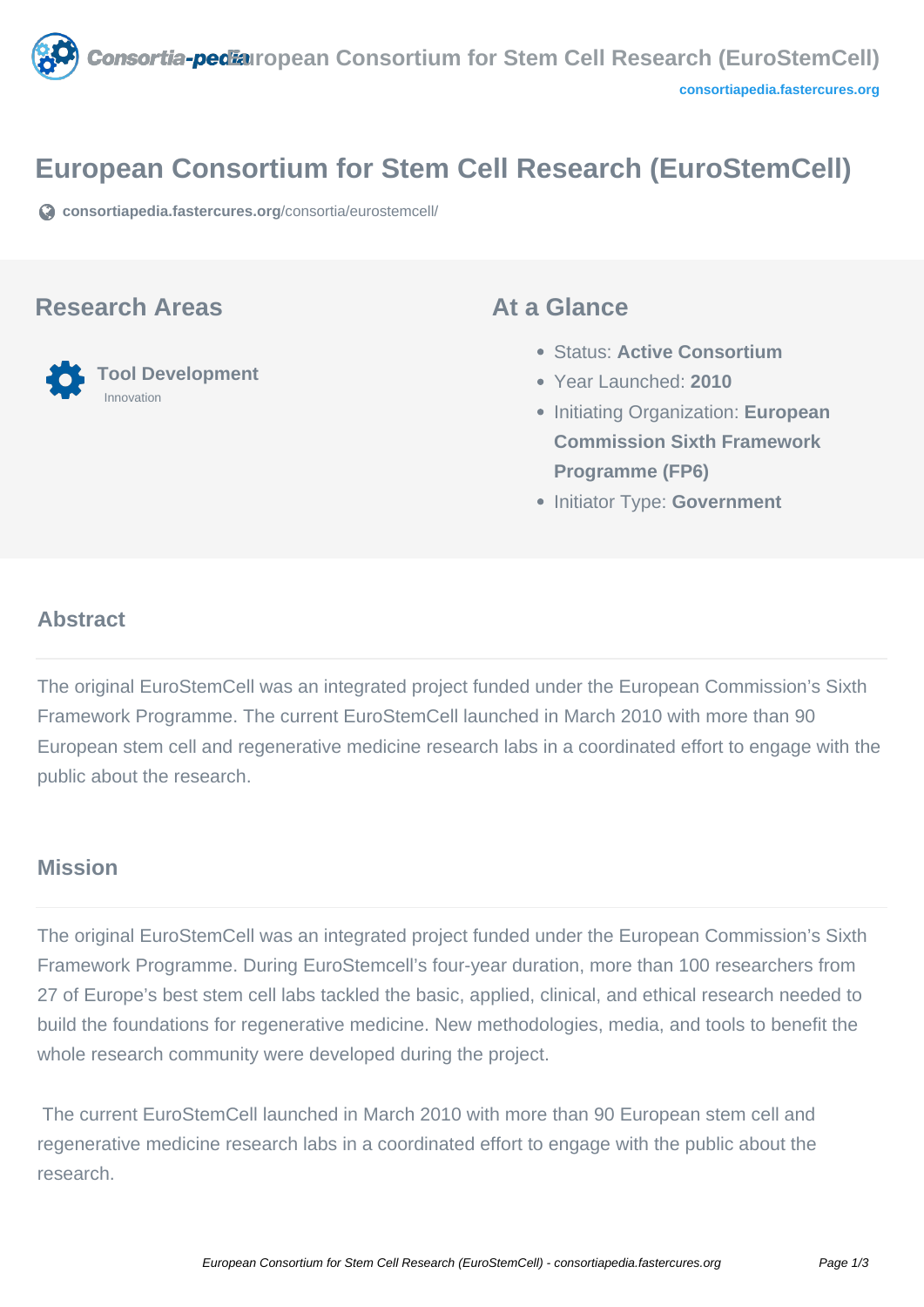More than 100 scientists have contributed to the site, and others are welcome to become involved in writing, reviewing, and translating content in specialized areas.

# **Consortium History**

March 2010: Project launch

# **Financing**

EuroStemCell is financed by the European Commission's Sixth and Seventh Framework Programmes. Additional funding is extended through Horizon 2020, the European Union Framework Programme for Research and Innovation.

# **Data Sharing**

The EuroStemCell website features a stem cell toolkit with resources for educators, scientists, and others. The tools have been extensively tested, can be customized, and come with full instructions. Additionally, the stem cell resource directory includes more than 100 educational resources and teaching tools. Resources can be commented upon, and, with a registered account, users can log in and submit their own stem cell resources to be included in the directory.

## **Impact/Accomplishment**

EuroStemCell accomplishments include the following:

### **Links/Social Media Feed**

Homepage <http://www.eurostemcell.org/>